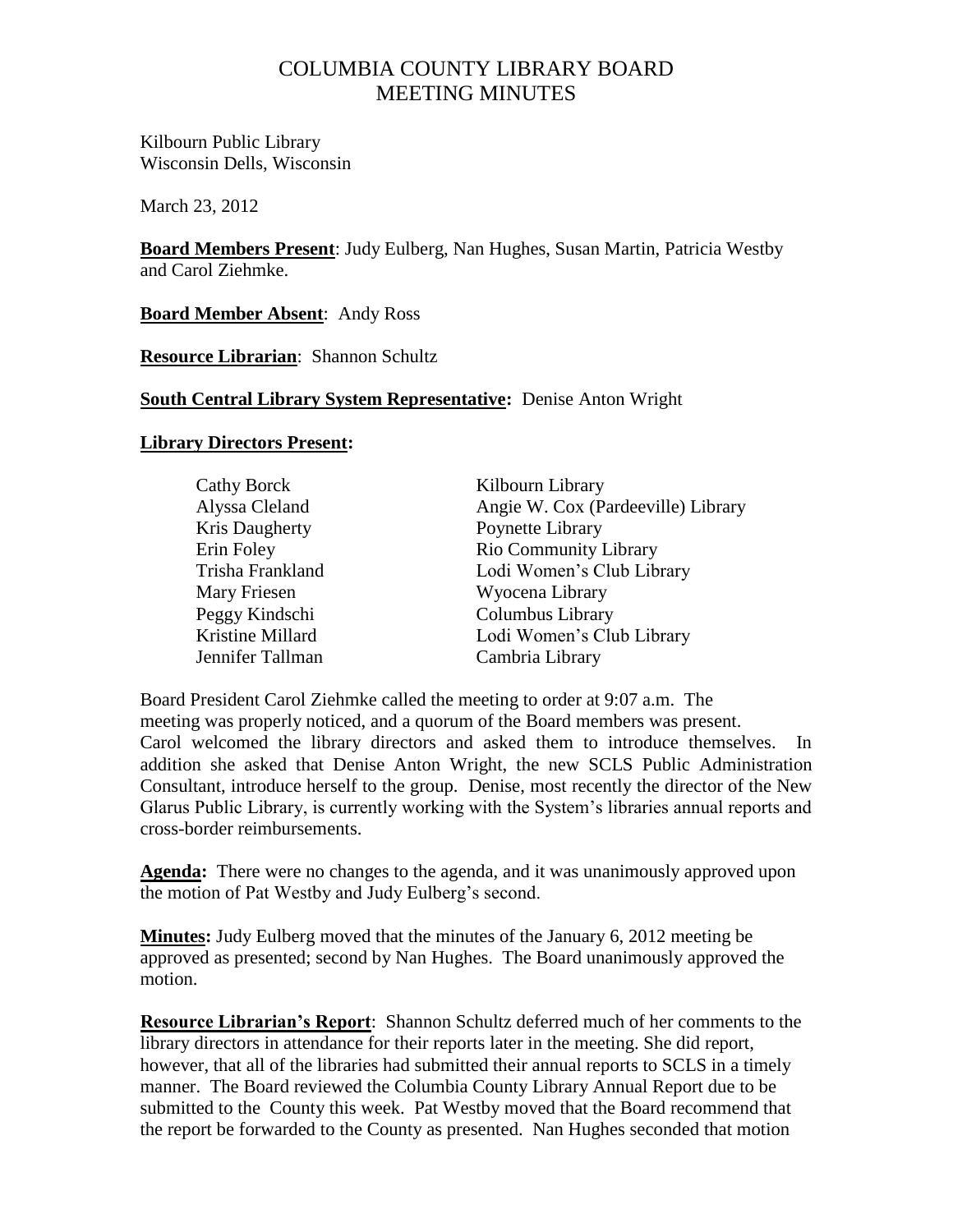which was unanimously approved. Shannon distributed the 2012 Action Plans for the Columbia County Library Board, the County Directors and the County Resource Library that had been agreed upon at the January Columbia County Library Board meeting.

**South Central Library System Report:** Denise Anton Wright has been with SCLS one month; she reported that she is currently working with the individual library annual reports and the calculation of cross-border payments. She is looking forward to working with all of the SCLS member libraries in the future.

**Board Reappointments:** Gisela Hamm, who represented the Wisconsin Dells area on the Columbia County Library Board had previously stated that she was unable to continue to serve on the Board. Cathy Borck, Director of the Kilbourn Library reported that the Kilbourn Library Board recommended that Dianne Effinger, a retired librarian and a member of the Kilbourn Library Board, be appointed to fill the vacancy. Judy Eulberg moved that Dianne Effinger be appointed by the Columbia County Board of Supervisors to represent the Wisconsin Dells area on the Columbia County Library Board. That motion was seconded by Pat Westby; the motion was unanimously approved, and Dianne Effinger's name will be submitted to the Columbia County Board of Supervisors for confirmation.

**Library Advocate of the Year Award:** Prior to the meeting, Shannon Schultz had distributed the Library advocate of the Year nominations to the Board members. The library directors in attendance at the meeting adjourned to discuss their own objectives while the County Library Board discussed the merits of the nominees. A secret ballot vote was conducted, and the Board selected Steve Stuelke, the nominee of the Kilbourn Public Library in Wisconsin Dells as the 2012 Columbia County Library Advocate of the Year.

# **Library Visits:**

There were no visits on which to report.

**Tour of the Kilbourn Library:** Cathy Borck, the director of the library, led the meeting attendees on a tour of the Kilbourn Library, emphasizing the results of the recent renovations/additions to the facility. She explained that the entire project was based on three premises: to create more work space within the library, to address the anticipated future growth in needs and services and to capitalize on energy efficient systems and methodology. The group agreed that it was a beautiful facility and that the expansion had met the goals set by the library's expansion committee. Everyone was most interested in the Bookmobile, which is attractively painted and now has its own garage!

# **Library Directors' Roundtable Discussion:**

Peggy Kindschi, who is retiring on March 30, reported for the **Columbus** Library. She said that the 100 year old library is currently undergoing a number of maintenance projects. In addition the library is getting new wireless access. The library's newsletter is on the facility's website, and all of the library's activities are also posted there. Peggy said she is looking forward to being able to spend more time with friends and family, and resume her work on the doll houses she builds.

Kristine Millard, co-director of the **Lodi Women's Club Library** reported that work continues on the Garden Grove garden, being developed in honor of former director Peg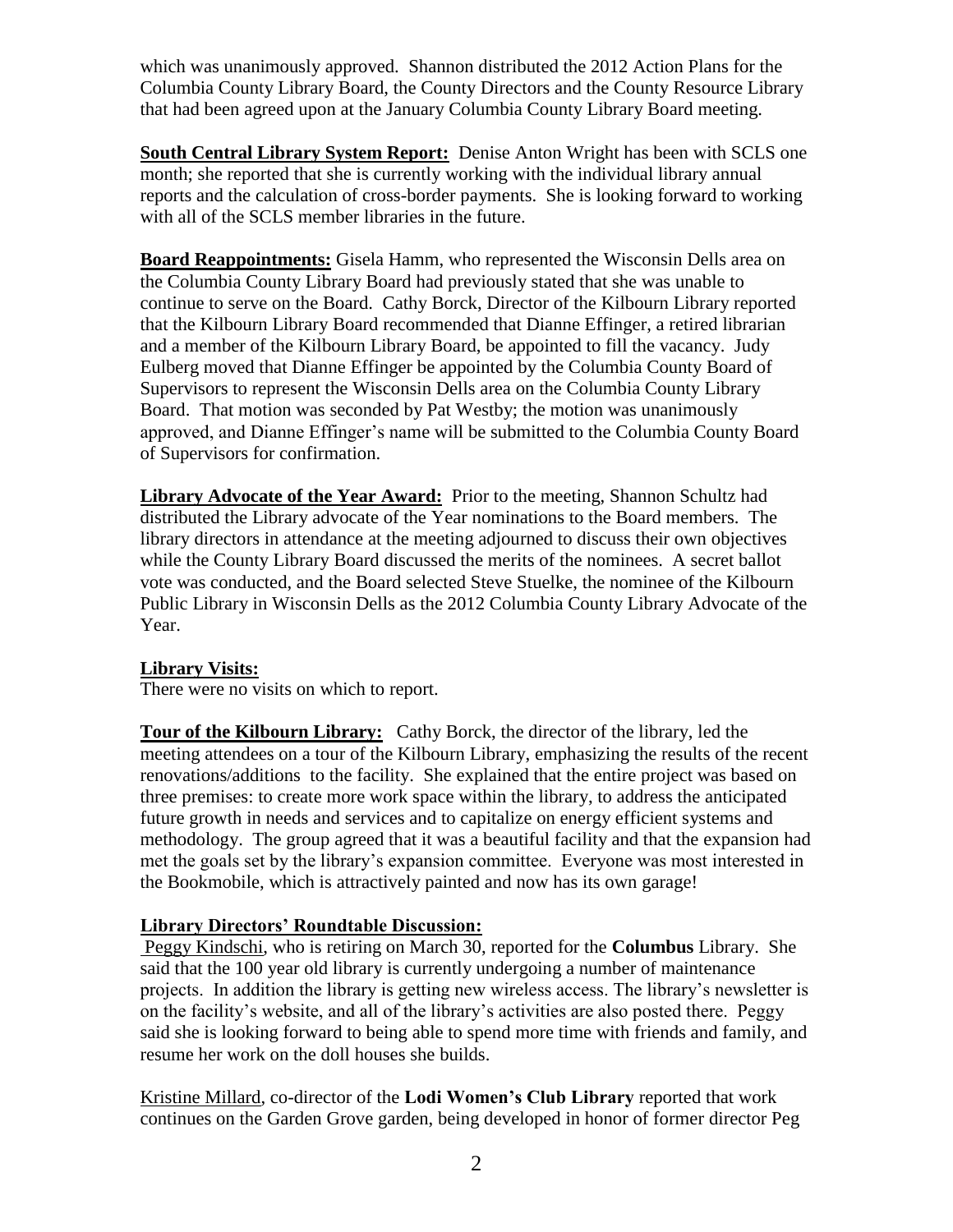Hilliker. Trisha Frankland, the other co-director of the library, discussed the programs that are being offered to attract all age groups to the library. She also said that there has been a lot of turnover on the library's ten-member Board recently, and that presents many training opportunities. The library has hired a recent library school graduate to provide ebook training for the library's patrons.

Jennifer Tallman of **Cambria,** is working to broaden the library's outreach to the rural areas it serves. She has established book drops in outlying areas, and, using her own vehicle, has developed a monthly mini-bookmobile run. In addition, the library is offering more 'entertainment' programs in an effort to provide more things to do in the community. A tour to the Amish community has been scheduled, and the library will be working with other local groups to host a Cultural Extravaganza in October. The library is also undergoing some renovations.

**Portage** library director Shannon Schultz explained that much of her time recently has been spent on the library's expansion project with attention now being turned to the fundraising phase. She anticipates that the campaign should be pretty well wrapped up in August. In order for the library to receive the Bidwell Foundation funds, ground must be broken by December 31, 2012. Judy Eulberg, who is well-versed on the history of the city of Portage, explained the role the Bidwell family played in Portage. This summer more emphasis will be given to adult programming, based on a "Between the Covers' theme. One-on-one computer classes are being held, and sessions are already scheduled through May. Shannon is also conducting e-reader training; many people received Nooks or Kindle or other e-readers as gifts and are not familiar enough with technology to be able to easily work with the readers. On April  $24<sup>th</sup>$ , Elizabeth Eulberg will be signing her newest young adult novel, *Take a Bow,* at the library.

Cathy Borck reported that the **Kilbourn Library** recently hired a new children's staff member, and that teen and t'ween programs will be added. The Friends of the Library have been busy sorting the videos that were donated to the library by a going-out-ofbusiness store. A recent "Shakespeare Here and Now" program attracted a number of adults, and the library will also have a summer reading program for adults. During National Library Week, the library will be offering treats to its Bookmobile visitors.

The **Wyocena Library** will have a summer reading program for kids, and will also host a Ukrainian Easter Egg project day as well as finger-painting for children. Director Mary Friesen has scheduled a Medicare Program at the library, and the library will have a Memorial Day raffle and book sale. Mary visits the local nursing home about two times a month with books for the residents. As usual, the library will offer an election day lunch; in April it will be brats and hot dogs, but in colder weather chili is on the menu. The library will have a referendum on the November ballot. The library is funded by the county, the municipality and endowment funds, but the endowment will take the facility only through 2013. If that referendum to keep the library open fails, Plan B is to repeat the referendum the following April.

The **Pardeeville Library** endowment board is exploring potential renovations with an architect, reported director Alyssa Cleland. The library had two e-reader programs in January, and an Easter Egg Hunt on the grounds, which always draws a large crowd, is scheduled for April 7. The adult summer reading program will be combine teens with the adults. During national Library Week, Pardeeville will have a fine-free day, in the